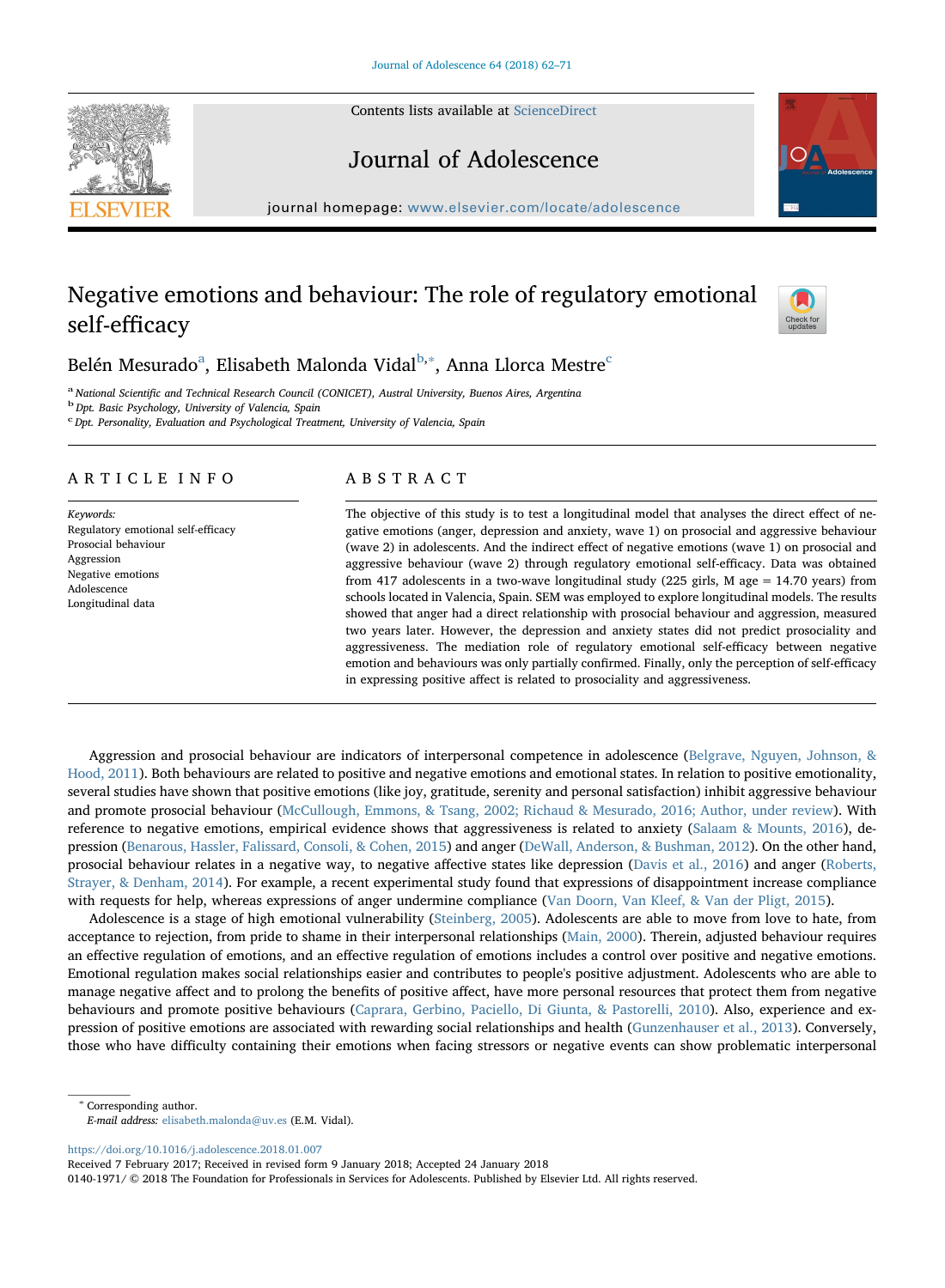#### behaviour [\(Gunzenhauser et al., 2013\)](#page-9-8).

Adolescents differ vastly in the way they manage their emotions in everyday life, not only because they have different abilities, but also because they differ in their perceived capabilities to regulate their emotions. It is possible for a person to feel a positively ability to manage their emotions in perturbing or stressful situations, while they are not able to do so when actually facing these situations. However, it is more difficult for a person to actually manage their emotions if they don't believe they are able to do so; ultimately, the feelings about their self-regulation ability will contribute to their psychological wellbeing ([Azizli, Atkinson,](#page-8-3) [Baughman, & Giammarco, 2015](#page-8-3)).

Based on self-efficacy theory developed by [Bandura \(1997\),](#page-8-4) Caprara ([Caprara, Vecchione, Barbaranelli, & Alessandri, 2013;](#page-8-5) [Caprara et al., 2008](#page-8-5)) which postulated the concept of regulatory emotional self-efficacy, which includes two dimensions: self-efficacy in managing negative affect and self-efficacy in expressing positive emotions. The former refers to the belief in one's ability to improve negative emotions, which can arise when facing different stressing events and to prevent negative results. In the same way, self-efficacy in expressing positive emotions refers to the belief in one's capacity to experiment or allow oneself to express positive emotions like happiness, enthusiasm and pride as an answer to success and pleasurable events. Caprara's self-efficacy beliefs analysis ([Caprara & Gerbino, 2001\)](#page-8-6), links regulatory emotional self-efficacy with social relationships in the same way as the latter with the regulation of affections. That is, the capacity to experiment and express positive and negative affects is thought to be as decisive for managing fulfilling and productive relationships with others as the ability to regulate affection [\(Caprara, Alessandri, Di Giunta,](#page-8-7) [Panerai, & Eisenberg, 2010,](#page-8-7) [Caprara, Gerbino, et al., 2010; Nocentini, Pastorelli, & Menesini, 2013\)](#page-8-2). In addition, self-efficacy is specific and refers to particular domains and given times. For example, just as some people consider themselves highly efficient in academic tasks, they may also perceive themselves as not efficient in their relations with others, and vice versa ([Salavera, Usán, &](#page-9-9) [Jarie, 2017\)](#page-9-9). Adolescents can feel they are efficient in regulating certain emotions but less efficient in regulating others, which could affect or modify their subsequent behaviour.

Furthermore, a vast body of research attests to the pervasive influence of regulatory emotional self-efficacy on effective functioning of adolescents and on the course of their life. The individual acts relates to the beliefs they have about their own abilities in a particular situation. The thoughts and feelings people have about their regulatory emotional self-efficacy to control events have an influence over the choices they make, the effort they invest, their motivation and their behaviour [\(Alessandri, Caprara, Eisenberg, &](#page-8-8) [Steca, 2009; Galicia-Moyeda, Sánchez-Velasco, & Robles-Ojeda, 2013\)](#page-8-8). In this way, if adolescents believe they can successfully obtain proposed objectives, they are motivated to undertake activities oriented to attain those objectives, and they persevere when facing difficulties and failures. Therefore, regulatory-emotional self-efficacy beliefs have a direct influence on the behaviour [\(Bandura,](#page-8-9) [2006\)](#page-8-9).

Moreover, previous findings demonstrated the role of regulatory-emotional self-efficacy beliefs in mediating the contribution of different personal traits (e.g. agreeableness and conscientiousness) to positive behaviours in adolescents (e.g. prosociality and academic achievement, respectively) ([Caprara, Alessandri, et al., 2010; Caprara, Vecchione, Alessandri, Gerbino, & Barbaranelli, 2011\)](#page-8-7). Another longitudinal study has shown primacy in the direction of the influence of emotional stability on self-efficacy beliefs [\(Caprara](#page-8-5) [et al., 2013](#page-8-5)). [Caprara et al. \(2013\)](#page-8-5) suggested "that the initial levels of emotional stability are highly correlated with initial levels of self-efficacy beliefs in managing both positive and negative emotions. Likely individuals who are more emotionally stable, also feel more capable of exerting proper control over their emotions" (p. 152). Consequently, it is likely that emotional instability (characterized by experience of negative emotions such as anger, anxiety and depression) could be associated with lower levels of regulatory-emotional self-efficacy beliefs; and this in turn, mediates the relationship between negative emotions and behaviour.

#### 1. The present study

Previous cross-sectional studies have found a positive relation between regulatory emotional self-efficacy and prosocial behaviour, and a negative relation to aggressive behaviour. Specifically, the ability to express positive affect, to manage despondency or distress, and to manage anger or irritation are associated in a positive way with prosocial behaviour and in a negative way with aggressiveness [\(Caprara et al., 2008\)](#page-8-10). Moreover, a longitudinal study investigated the relationship between efficacy in managing negative emotions and in expressing positive emotions at wave 1 with prosocial behaviour and delinquency at wave 2 [\(Bandura,](#page-8-11) [Caprara, Barbaranelli, Gerbino, & Pastorelli, 2003](#page-8-11)). The wave 1 constructs showed a negative correlation to wave 2 prosocial behaviour and a positive correlation to wave 2 delinquencies.

Despite the available evidence on the links among anger, depression, anxiety, regulatory emotional self-efficacy, prosocial behaviour and aggressiveness, most studies are limited to the inference of causality due to their cross-sectional design. Consequently, the objective of this study is to test a longitudinal model that analyses the direct effect of negative emotions (anger, depression and anxiety, measured in wave 1) on prosocial and aggressive behaviour (measured in wave 2) in adolescents. And the indirect effect of negative emotions (wave 1) on prosocial and aggressive behaviour (wave 2) through regulatory emotional self-efficacy (1. perceived self-efficacy in expressing positive affect, 2. perceived self-efficacy in managing anger/irritation and 3. perceived self-efficacy in managing despondency/distress, measured in wave 2). The mediating role of regulatory emotional self-efficacy will be studied because, previous studies have shown that emotional stability is associated with regulatory emotional self-efficacy, and the regulatory emotional self-efficacy plays a mediating role between trait and behaviours [\(Caprara, Alessandri, et al., 2010; Caprara et al., 2011\)](#page-8-7). Consequently, it is likely that emotional instability -characterized by experience of negative emotions- is associated with regulatory emotional self-efficacy, and the regulatory emotional self-efficacy mediates the relation between negative emotions and prosocial and aggressive behaviour.

Based on these previous studies, we hypothesize that: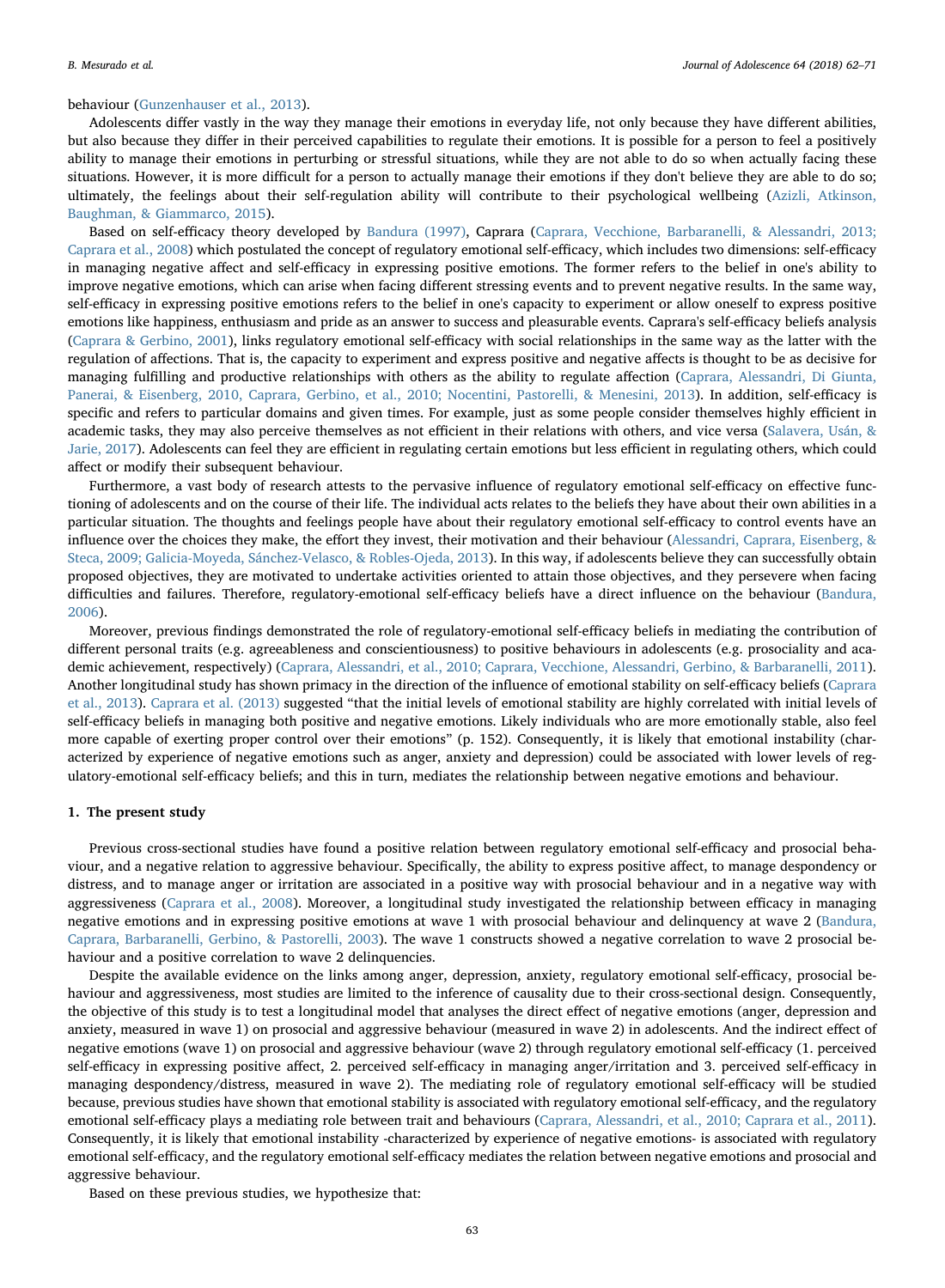- 1. Anger (state and trait), depression and anxiety (wave 1) have a negative effect on regulatory emotional self-efficacy (wave 2) and prosocial behaviour (wave 2), and a positive effect on aggressive behaviour (wave 2).
- 2. The different aspects of regulatory emotional self-efficacy (perceived self-efficacy in expressing positive affect, perceived selfefficacy in managing anger/irritation and perceived self-efficacy in managing despondency/distress, wave 2) will mediate or regulate the relation between negative emotions (wave 1) and prosocial and aggressive behaviour in adolescents (wave 2).
- 3. The different aspects of regulatory emotional self-efficacy (wave 2) are associated in a positive way with prosocial behaviour and in a negative way with aggressive behaviour (wave 2).

Because gender differences in regulatory emotional self-efficacy ([Caprara, Steca, Cervone, & Artistico, 2003](#page-8-12)), in prosocial and aggressive behaviour were found in a previous study [\(Kornbluh & Neal, 2016; Mesurado et al., 2014](#page-9-10)); we will analyse this difference in all variables included in the paper. In the case that these differences were confirmed in our data, we will test the model hypothesized using gender as a control variable.

#### 2. Method

#### 2.1. Participants

Data was obtained from four hundred and seventeen adolescents in a two-wave longitudinal study (192 boys and 225 girls, M age = 14.70 years,  $SD = .68$ ; age range = 13–17) from public and private schools located in different geographic zones within the school district of the city of Valencia, Spain. In the first wave, adolescents were either in the third and fourth year of secondary school. The second wave was carried out at a two-year interval and the adolescents were between fifteen and nineteen years old.

Most adolescents were from two-parent households (84%; 16% single-parent households). Mothers' education level was less than high school diploma in 22%, high school diploma or equivalent in 42%, and some university education in 42% of the cases. Fathers' education level was high school diploma or less in 24%, high school diploma or equivalent in 41%, and some university education in 29% of the cases. Participating schools were randomly selected from the list of all schools in Valencia with students enrolled in compulsory secondary education. In total, 11 schools participated in the study.

#### 2.2. Procedure

Approval from the School Council and parental consent were obtained. Participation by students was voluntary; students were free to decline to participate. The survey was administered by trained researchers in the classroom in 50-min sessions during school hours. The two assessments took place during the first trimester of the school year. The study followed all ethical guidelines, respecting respondents' anonymity for both data collection and data analysis.

#### 2.3. Measures

State and Trait Anger Scale [\(Del Barrio, Aluja, & Spielberger, 2003\)](#page-9-11). This self-report questionnaire has three parts that includes Likert-type items with three response options  $(1 = nothing to 3 = much)$ . The first part evaluates Anger as a state with 13 items as follows by having the subject answer according to the following instructions: "Mark the answer that best describes you at this time. Do not think too much about the answer and answer your first impression about how you feel NOW" (example item: "I'm furious", "I feel like kicking"). The second part evaluates Anger as a trait with 10 items. The subject must answer according to the following instructions: "Mark the answer that best describes you habitually. Do not think too much about the answer and answer your first impression about how you feel USUALLY" (example item: "I have a strong character", "It infuriates me to be corrected in front of others"). The third one assesses the level of self control and the coping mechanisms (externalisation or self control) that the subject uses in anger inducing situations (example item: "when I'm furious I hide my feelings", "I take a deep breath to calm myself"). The total score for each scale was obtained with the mean of the scores of each item. In this study, Anger state ( $\alpha = .82$  at wave 1) and Anger trait ( $\alpha$  = .92 at wave 1) were used in obtaining good reliability indexes.

DASS-Anxiety [\(Norton, 2007](#page-9-12)). This 7 items scale measures the negative emotional state of anxiety, and the frequency and severity in which negative emotions were experienced the previous week using a four-point likert scale ranging from never happened (0) to happens often (3). The total score for each scale was obtained with the mean of the scores for each item. For this study, only the anxiety scale was used ( $\alpha$  = .82 at wave 1).

CES-D Scale (Radloff[, 1977\)](#page-9-13). This measure assesses the frequency and severity of negative emotions experienced and depressive symptoms in the previous week. Example of item: "I was upset by things that don't normally upset me". In addition to internal consistency, CES–D scores have demonstrated an acceptable reliability, with cronbach's alphas from .70 to .90 in others studies ([Edwards, Cheavens, Heiy, & Cukrowicz, 2010; Russell, Crockett, Shen, & Lee, 2008](#page-9-14)). Cronbach's alpha for this study was α = .76 at wave 1.

Regulatory Emotional Self-Efficacy Scale [\(Caprara et al., 2008\)](#page-8-10). This scale evaluates self-efficacy beliefs in the domain of emotion regulation, using a five-point Likert scale ranging from be unable (1) to fully capable (5). Two scales are included: (a) Perceived selfefficacy to express positive affect was measured by five items in terms of perceived ability to express liking and affection toward others, to get oneself to express enthusiasm and enjoyment, and to feel satisfaction with personal accomplishments. A sample of item is "I can show liking for a person toward whom I am attracted" ( $\alpha$  = .90 at wave 2). Perceived self-efficacy in regulating negative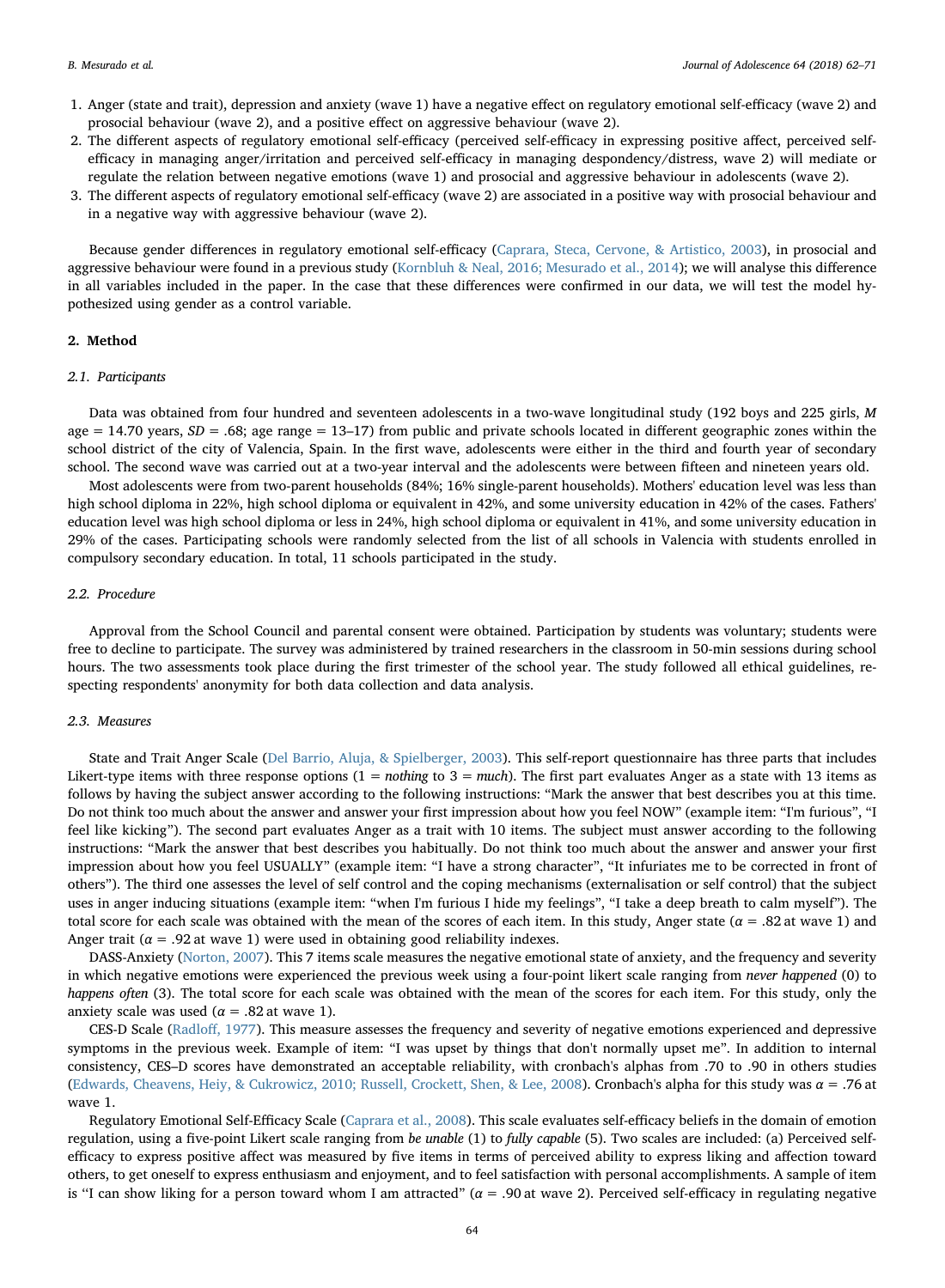affect was assessed by nine items in two subscales: (b) perceived self-efficacy in managing anger/irritation assessed the perceived ability to manage negative affect in the face of anxiety-arousing threats, anger provocation, rejection, and disrespect, and to control worrisome ruminations when things go wrong ("I can Manage negative feelings when reprimanded by my parents or significant others",  $\alpha$  = .84 at wave 2); and (c) perceived self-efficacy in managing despondency/distress, measured the perceived ability to manage negative affect in the face of despondency and discouragement ("I can keep from getting discouraged in the face of difficulties",  $\alpha$  = .85 at wave 2). The total score of each scale is the mean of the items score.

Prosocial Behaviour Scale ([Caprara & Pastorelli, 1993; Del Barrio, Moreno, & López, 2001](#page-8-13)). This instrument uses 15 items to evaluate the behaviour of help, trust and sympathy. Respondents indicate the frequency with which the behaviour in each statement occurs (often, sometimes, never). Example items are, "I help my peers to do their homework" and "I try to console those who are sad". The total score of the Scale is the mean of the items score. Cronbach's alpha for this study was .75 at wave 2.

Physical and Verbal Aggression Scale [\(Caprara & Pastorelli, 1993; Del Barrio et al., 2001](#page-8-13)). This scale uses 20 items with three possible answers (often, sometimes or never) to evaluate behaviours that harm others physically or verbally. Example item: "I hit, kick and punch". The total score of the scale is the mean of the items score. Cronbach's alpha for this study was .83 at wave 2.

#### 2.4. Statistical procedure

First, means and standard deviations were calculated using SPSS 19, and analysis of variance (ANOVA) or multivariate analysis of variance (MANOVA) were carried out to study gender differences in all variables included in the study. Correlation analysis was carried out, and finally, three longitudinal models were tested using structural equations modelling (SEM) in AMOS 17.0 (SPSS Inc., 2007). The following goodness-of-fit indices were used: chi-square, chi-square divided by degrees of freedom ( $\chi^2$ /fd), goodness-of-fit index (GFI), adjusted goodness-of-fit index (AGFI) and Bentler comparative fit index (CFI). Root mean residual (RMR), was used to measure error. To assess the significance of the mediating effects of regulatory emotional self-efficacy between negative emotion and prosocial and aggressive behaviour, bootstrapping criteria was used [\(Shrout & Bolger, 2002](#page-9-15)).

#### 3. Results

#### 3.1. Preliminary analyses and descriptive statistics

Means, standard deviations and mean differences between boys and girls (based on ANOVA/MANOVA designs) for each variable at each wave are provided in [Tables 1 and 2](#page-3-0). The results show that girls were higher than boys in Anxiety and Depression in wave 1. Moreover, girls were higher than boys in Perceived self-efficacy in expressing positive affect and Prosocial Behaviour in wave 2; while boys were higher than girls in Perceived self-efficacy in managing despondency/distress and Aggression in wave 2.

#### 3.2. Correlations

[Table 3](#page-4-0) despite the correlation analysis between variables in both groups: boys and girls.

The results indicate that state anger and trait anger correlate with each other and positively with anxiety and depression at wave 1 in both boys and girls. Moreover, state anger and trait anger correlate negatively with perceived self-efficacy in expressing positive affect (wave 2) and positively with physical and verbal aggression in both genders. Only girls reached a negative correlation between state anger, trait anger and prosocial behaviour. The correlation between trait anger and perceived self-efficacy in managing anger/ irritation is negative in both genders. Only in girls, a negative correlation was reached between anxiety and depression with perceived self-efficacy in managing despondency/distress. Finally, it was observed that the three aspects of self-efficacy were positively and highly related to each other, both in boys and girls, and they reach a positive correlation with prosocial behaviour and a negative

| AINOVAS TOI WAVES I VALIADIES DY GENGEL. |                          |     |                    |     |           |      |  |  |  |  |
|------------------------------------------|--------------------------|-----|--------------------|-----|-----------|------|--|--|--|--|
|                                          | Wave 1                   |     |                    |     |           |      |  |  |  |  |
|                                          | <b>Boys</b><br>$n = 192$ |     | Girls<br>$n = 225$ |     | F(1, 415) |      |  |  |  |  |
|                                          | Mean                     | SD  | Mean               | SD  |           |      |  |  |  |  |
| Anger <sup>a</sup>                       |                          |     |                    |     |           |      |  |  |  |  |
| <b>State Anger</b>                       | 1.10                     | .17 | 1.08               | .19 | 1.80      | .00. |  |  |  |  |
| Trait Anger                              | 1.77                     | .36 | 1.79               | .36 | $.22\,$   | .00. |  |  |  |  |
| Anxiety                                  | .46                      | .50 | .60                | .56 | $7.57**$  | .02  |  |  |  |  |
| Depression                               | 1.71                     | .38 | 1.87               | .46 | 14.65***  | .03  |  |  |  |  |

<span id="page-3-0"></span>Table 1 ANOVAS for waves 1 variables by gender.

Note: F, statistics based on one-way ANOVAs;  $\eta_p^2$ , Partial Eta squared, effect size measure (.01 = small effect; .06 = medium effect; .13 = large effect; [Cohen, 1988](#page-9-16)). \*\*p < .01; \*\*\*p < .001.

<span id="page-3-1"></span><sup>a</sup> One-Way MANOVA, Hotelling trace  $F(2, 414) = 1.31, p = 2.7, \eta_p^2 = .01$ .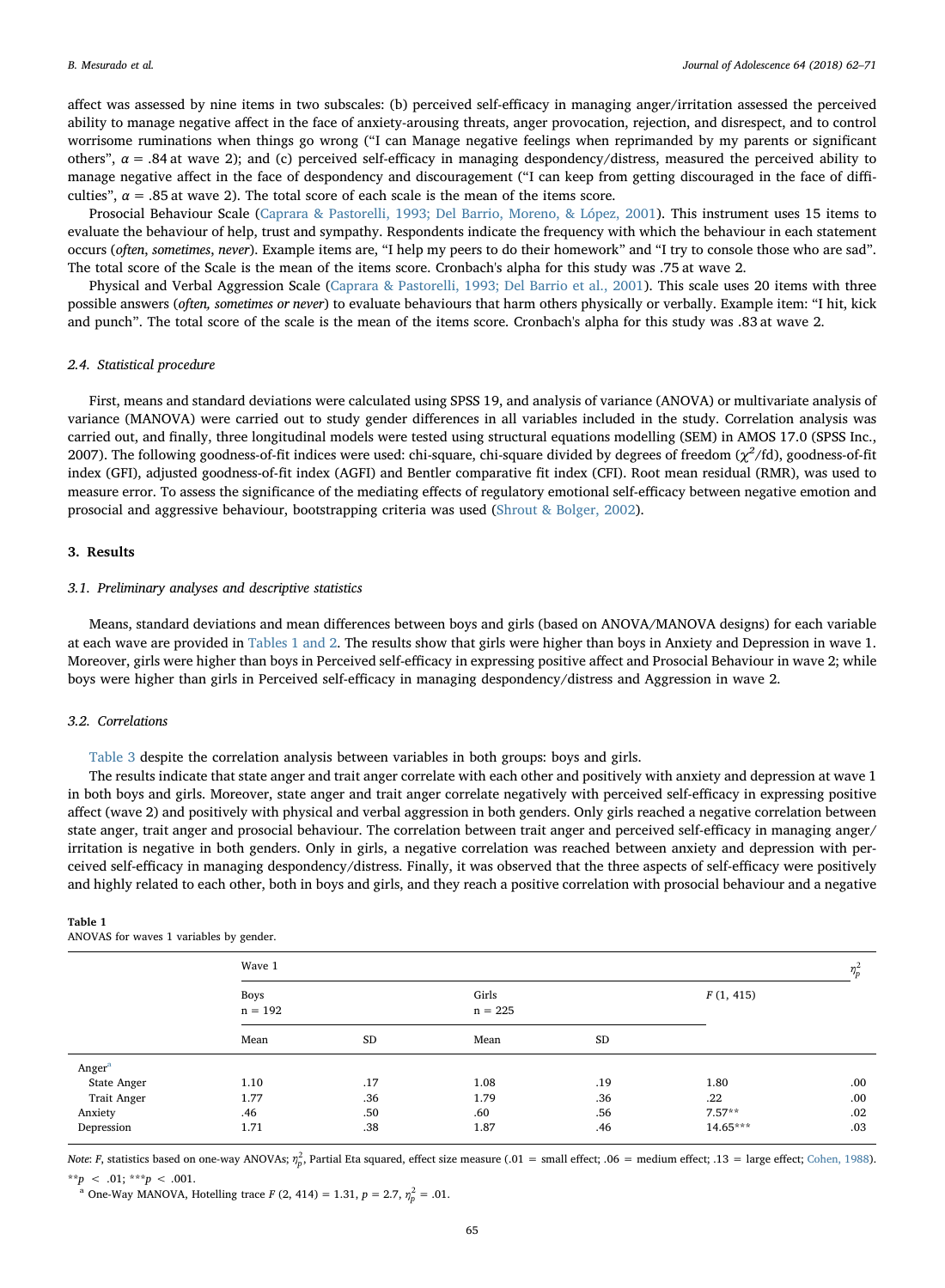#### Table 2

ANOVAS for waves 2 variables by gender.

|                                                          | Wave 2                   |           |                    |           |            |      |  |
|----------------------------------------------------------|--------------------------|-----------|--------------------|-----------|------------|------|--|
|                                                          | <b>Boys</b><br>$n = 192$ |           | Girls<br>$n = 225$ |           | F(1, 415)  |      |  |
|                                                          | Mean                     | <b>SD</b> | Mean               | <b>SD</b> |            |      |  |
| Regulatory emotional self-efficacy <sup>a</sup>          |                          |           |                    |           |            |      |  |
| Perceived self-efficacy in expressing positive affect    | 3.98                     | .75       | 4.32               | .71       | $22.24***$ | .05  |  |
| Perceived self-efficacy in managing despondency/distress | 3.41                     | .77       | 3.13               | .81       | $12.19***$ | .03  |  |
| Perceived self-efficacy in managing anger/irritation     | 3.22                     | .81       | 3.27               | .82       | .51        | .00. |  |
| Aggression                                               | 1.36                     | .29       | 1.22               | .19       | $31.72***$ | .07  |  |
| Prosocial Behaviour                                      | 2.48                     | .30       | 2.60               | .27       | $17.03***$ | .04  |  |

Note: F, statistics based on one-way ANOVAs;  $\eta_p^2$ , Partial Eta squared, effect size measure. \*p < .05; \*\*p < .01; \*\*\*p < .001.

<span id="page-4-1"></span><sup>a</sup> One-Way MANOVA, Hotelling trace  $F(3, 413) = 20.35, p < .001, \eta_p^2 = .13$ .

#### <span id="page-4-0"></span>Table 3

Correlations between variables in male and female participants.

| Variables                                                                                                                                                                                                                                                                                                                                                                            |                                                                                          | 2                                                                                   | 3                                                                                                           | 4                                                                                              | 5                                                                                                               | 6                                                                                            |                                                                                              | 8                                                                                                     | 9                                                                                  |
|--------------------------------------------------------------------------------------------------------------------------------------------------------------------------------------------------------------------------------------------------------------------------------------------------------------------------------------------------------------------------------------|------------------------------------------------------------------------------------------|-------------------------------------------------------------------------------------|-------------------------------------------------------------------------------------------------------------|------------------------------------------------------------------------------------------------|-----------------------------------------------------------------------------------------------------------------|----------------------------------------------------------------------------------------------|----------------------------------------------------------------------------------------------|-------------------------------------------------------------------------------------------------------|------------------------------------------------------------------------------------|
| 1. State Anger (wave 1)<br>2. Trait Anger (wave 1)<br>3. Anxiety (wave 1)<br>4. Depression (wave 1)<br>5. Perceived self-efficacy in expressing positive affect (wave 2)<br>6. Perceived self-efficacy in managing despondency/distress<br>(wave 2)<br>7. Perceived self-efficacy in managing anger/irritation (wave 2)<br>8. Aggression (wave 2)<br>9. Prosocial Behaviour (wave 2) | -<br>$.25***$<br>$.14*$<br>$.18***$<br>$-.17**$<br>$-.09$<br>$-.08$<br>$.20**$<br>$-.13$ | $.27***$<br>-<br>$.18**$<br>$.25***$<br>.07<br>.01<br>$-.19**$<br>$.18**$<br>$-.08$ | $.26***$<br>$.24***$<br>$\overline{\phantom{0}}$<br>$.62***$<br>$-.05$<br>$-.01$<br>$-.04$<br>.08<br>$-.07$ | $.31***$<br>$.22***$<br>$.58***$<br>$\equiv$<br>$-.10$<br>$-.15*$<br>$-.16*$<br>.08<br>$-.14*$ | $-.23***$<br>$-.16*$<br>$-.12$<br>$-.36***$<br>$\qquad \qquad -$<br>$.50***$<br>$.38***$<br>$-.22**$<br>$.22**$ | $-.01$<br>$-.13*$<br>$-.20*$<br>$-.32***$<br>$-.37***$<br>-<br>$.55***$<br>$-.16*$<br>$.15*$ | $-.08$<br>$-.27***$<br>$-.15*$<br>$-.24***$<br>$-.21***$<br>$-.63***$<br>$-.28***$<br>$22**$ | $.34***$<br>$.37***$<br>$.27***$<br>$.21**$<br>$-.03$<br>$-.07$<br>$-.28***$<br>$\equiv$<br>$-.32***$ | $-.15*$<br>$-.13*$<br>$-.12$<br>$-.20**$<br>$.31***$<br>.03<br>$.14*$<br>$-.31***$ |
|                                                                                                                                                                                                                                                                                                                                                                                      |                                                                                          |                                                                                     |                                                                                                             |                                                                                                |                                                                                                                 |                                                                                              |                                                                                              |                                                                                                       |                                                                                    |

Note: intercorrelations for female participants are presented above the diagonal, and intercorrelations for male participants are presented below the diagonal.  $*_{p} < .05; **_{p} < .01; **_{p} < .001.$ 

correlation with aggression.

#### 3.3. Test of longitudinal model

Three longitudinal hybrid models ([Kline, 2015](#page-9-17)) were tested using AMOS 17 and maximum likelihood estimation with robust standard errors. Since we found differences between girls and boys, all models were gender controlled. The objective of this study is to test a longitudinal model that analyses the direct effect of negative emotions (anger, depression and anxiety, wave 1) on prosocial and aggressive behaviour (wave 2) in adolescents. And the indirect effect of negative emotion (wave 1) on prosocial and aggressive behaviour (wave 2) through regulatory emotional self-efficacy (1. perceived self-efficacy to express positive affect, 2. perceived selfefficacy in managing anger/irritation and 3. perceived self-efficacy in managing despondency/distress, wave 2). The same model was carried out three times changing the mediator variable.

The first model used perceived self-efficacy as a mediator variable, to express positive affect (first aspect of regulatory emotional self-efficacy). This first model test (controlling for gender) yielded acceptable fit to the data,  $\chi^2$  (6) = 22.43,  $p < .001$ ,  $\chi^2/\text{fd} = 3.71;$ GFI = .99; AGFI = .92; CFI = .96 and RMR = .004. Standardized path coefficients of the first model shows that depression (wave 1) is negatively related to perceived self-efficacy in expressing positive affect (wave 2). Anger (wave 1) is positively associated with aggression (wave 2) but negatively associated with prosocial behaviour (wave 2).

Additionally, the results indicate that perceived self-efficacy to express positive affect, mediated only the relation between depression and prosociality (indirect effect =  $-.05$ , 95% CIs =  $-.10$  to  $-.02$ , p = 0.05) and between depression and aggression (indirect effect = .03, 95% CIs =  $0.02$  to 0.07, p = 0.05). However, the perceived self-efficacy to express positive affect (wave 2) did not mediate the relation between other negative emotions (anger and anxiety, wave 1) and prosocial and aggressive behaviour (wave 2). Moreover, perceived self-efficacy in expressing positive affect (wave 2) was positively related to prosocial behaviour (wave 2) and negatively related to aggression (wave 2) (See [Fig. 1\)](#page-5-0). The  $R^2$  values for the mediator and outcomes are as follows: Perceived selfefficacy in expressing positive affect  $= .10$ ; aggression  $= .38$  and prosocial behaviour  $= .25$ .

Later, the same model was tested using the perceived self-efficacy in managing despondency/distress as mediator variable (second aspect of regulatory emotional self-efficacy). The second model test (control for gender) yielded acceptable fit to the data,  $\chi^2$  $(6) = 28.22, p < .001, \chi^2/\text{fd} = 4.03;$  GFI = .98; AGFI = .91; CFI = .94 and RMR = .01. Standardized path coefficients of the second model shows that anger (wave 1) was positively associated with aggression (wave 2) but negatively associated with perceived self-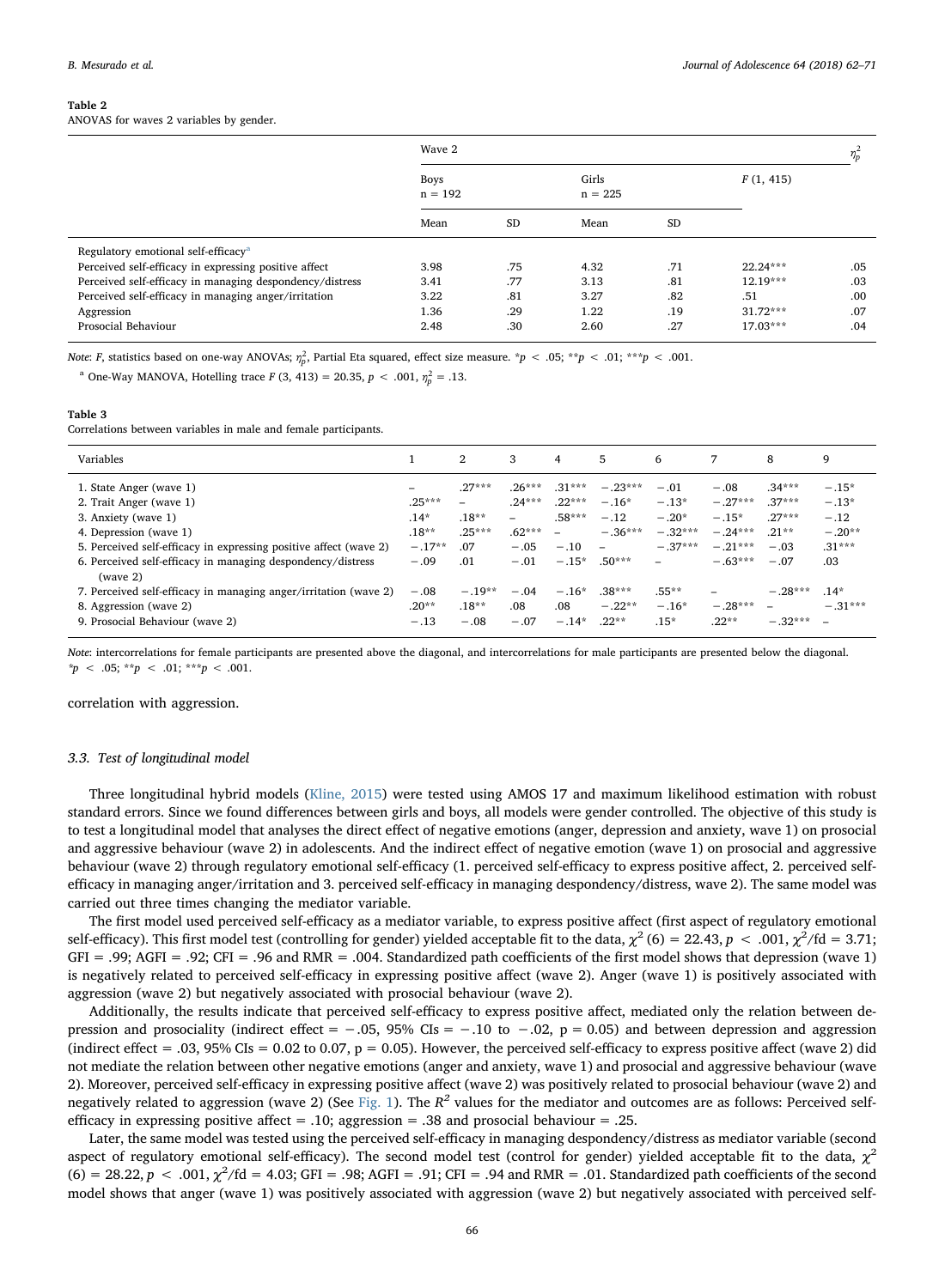<span id="page-5-0"></span>

## Note: \*  $p < .05$ ; \*\*\*  $p < .001$



efficacy in managing despondency/distress (wave 2) and prosocial behaviour (wave 2).

Additionally, the results indicate that the perceived self-efficacy in managing despondency/distress (wave 2) did not mediate the relation between different negative emotions (wave 1) and prosocial and aggressive behaviour in adolescents (wave 2). Moreover, perceived self-efficacy in managing despondency/distress (wave 2) was not related to prosocial behaviour (wave 2) and aggression (wave 2) (See [Fig. 2](#page-6-0)). The  $R^2$  values for the mediator and outcomes are as follows: perceived self-efficacy in managing despondency/ distress = .04; aggression = .42 and prosocial behaviour = .22.

Finally, the same model was tested using the perceived self-efficacy in managing anger/irritation as mediator variable (third aspect of regulatory emotional self-efficacy). The third model test (control for gender) also yielded acceptable fit to the data,  $\chi^2$  $(6) = 20.76$ ,  $p < .004$ ,  $\chi^2/\text{fd} = 2.96$ ; GFI = .99; AGFI = .93; CFI = .96 and RMR = .003.

Standardized path coefficients of third model shows that anger (wave 1) was positively associated with aggression (wave 2) but negatively associated with perceived self-efficacy in managing anger/irritation (wave 2) and prosocial behaviour (wave 2).

However, the results indicate that the perceived self-efficacy in managing anger/irritation (wave 2) did not mediate the relation between different negative emotions (wave 1) and prosocial and aggressive behaviour in adolescents (wave 2).

Moreover, perceived self-efficacy in managing anger/irritation (wave 2) was not related to prosocial behaviour (wave 2) and aggression (wave 2) (See [Fig. 3](#page-7-0)). The  $R^2$  values for the mediator and outcomes are as follows: perceived self-efficacy in managing anger/irritation = .24; aggression = .42 and prosocial behaviour = .22.

### 4. Discussion

The findings of this study provide good evidence on how negative emotions (anger, anxiety and depression) operate in relation to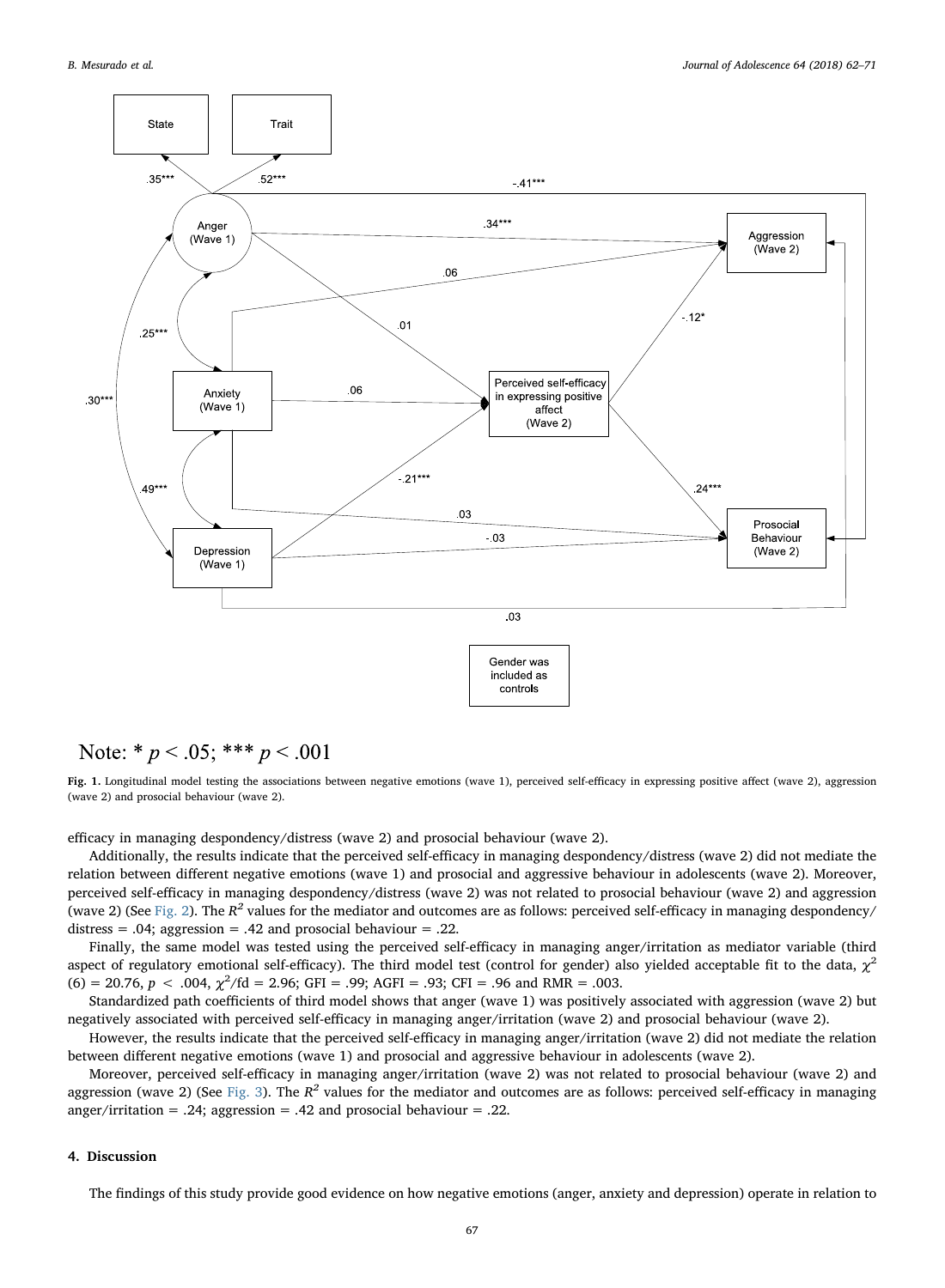<span id="page-6-0"></span>

## Note: \*\*\*  $p < .001$

Fig. 2. Longitudinal model testing the associations between negative emotions (wave 1), perceived self-efficacy in managing despondency/distress (wave 2), aggression (wave 2) and prosocial behaviour (wave 2).

regulatory emotional self-efficacy in promoting aggression and mitigating prosocial behaviour. Because there is an important pattern of gender differences in several variables included in this research, in our preliminary analyses, gender differences were analysed. The results showed that girls reported higher level of anxiety, depression and prosocial behaviour than boys, while boys reported higher level of aggression than girls. These findings are consistent with several previous studies ([Carlo, Mestre, Samper, Tur, &](#page-8-14) [Armenta, 2010; Del Barrio & Carrasco, 2013; Diamantopoulou, Verhulst, & Van Der Ende, 2011; Mestre, Samper, Frías, & Tur, 2009](#page-8-14)). Moreover, girls showed higher level of self-efficacy in expressing positive affect than boys, while boys showed higher level of selfefficacy in managing despondency and distress than girls, these results are consistent with others studies in adolescent population, that could justify less depressive symptoms in boys ([Alessandri et al., 2009\)](#page-8-8). As [Alessandri, Vecchione, and Caprara \(2015\)](#page-8-15) indicated, and aligned with the above, that the weight of gender-role socialization makes most females develop relatively high levels of positive interpersonal abilities, such as prosocial behaviour and a modulated expression of positive emotion [\(Else-Quest, Hyde, Goldsmith, &](#page-9-18) [Van Hulle, 2006\)](#page-9-18), whereas males tend to report higher level of ability to manage the expression of negative emotions, in accordance with the masculine role. However, it is important to note that a research done in populations of different countries did not show consistent results in gender differences and they vary by country ([Caprara et al., 2008](#page-8-10)).

The main objective of this study is to test a longitudinal model that analyses the direct effect of negative emotions on prosocial and aggressive behaviour in adolescents. And the indirect effect of negative emotion on prosocial and aggressive behaviour through regulatory emotional self-efficacy (perceived self-efficacy in expressing positive affect, perceived self-efficacy in managing anger/ irritation and perceived self-efficacy in managing despondency/distress). The results of the three models tested, indicated a good fit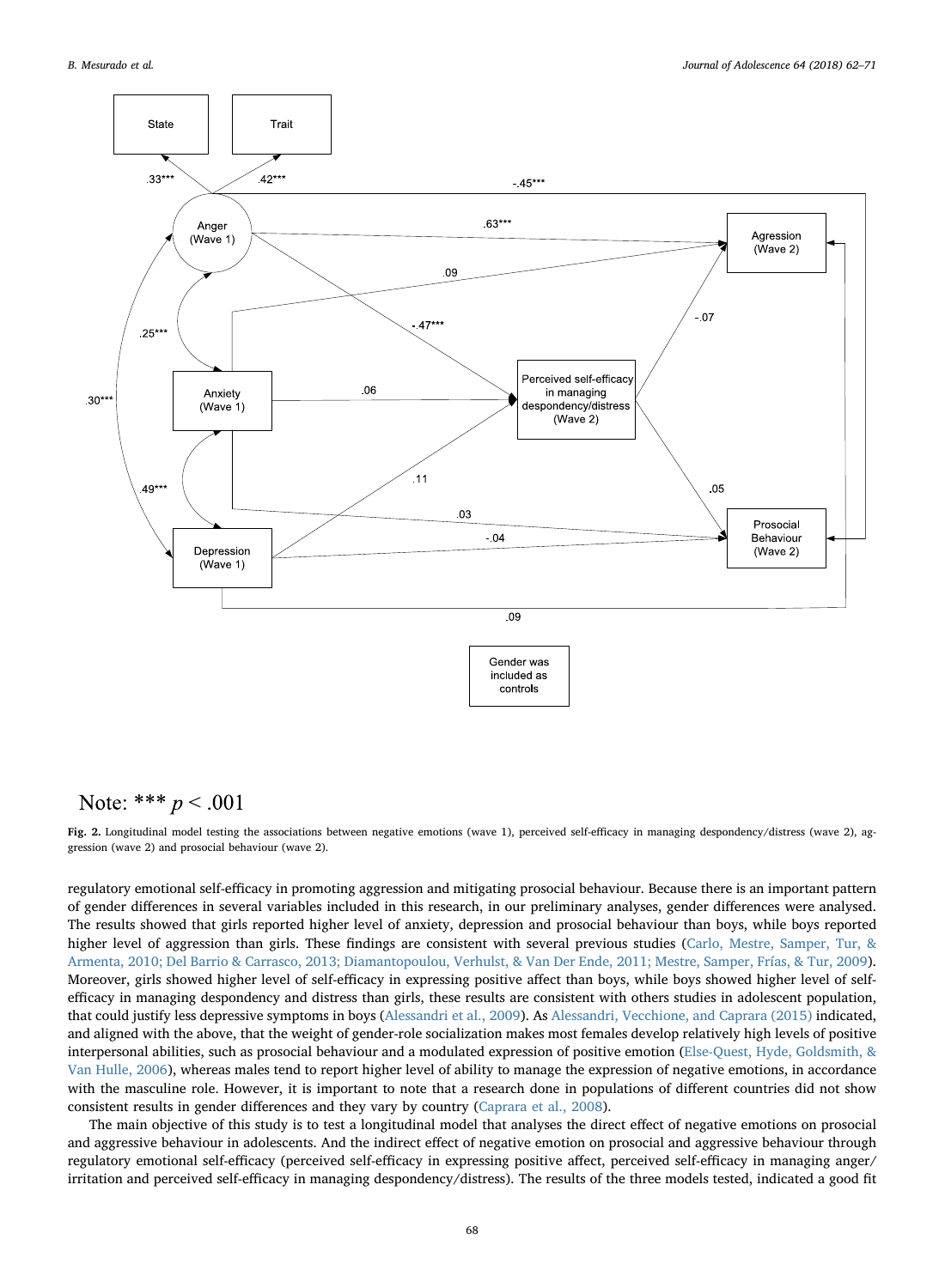<span id="page-7-0"></span>

## Note: \*\*\*  $p < .001$

Fig. 3. Longitudinal model testing the associations between negative emotions (wave 1), perceived self-efficacy in managing anger/irritation (wave 2), aggression (wave 2) and prosocial behaviour (wave 2).

between the proposed model and the empirical data. However, our hypotheses were only partially confirmed.

The first hypothesis was that anger (state and trait), depression and anxiety have a negative effect on regulatory emotional selfefficacy and prosocial behaviour and a positive effect on aggressive behaviour. The results showed that anger had a direct relationship with prosocial behaviour and aggression in adolescents, measured two years later. Within negative emotions included in this study, the state and trait of anger were the best predictors of physical and verbal aggression, while anger also inhibited prosocial behaviour in adolescence. The depression and anxiety states did not predict prosociality and aggressiveness, which were measured two years later, a possible explanation for these results, could be that the measure of anger included a combination of state and trait, while the other variables (depression and anxiety) were measured only as states. Consequently, it is possible that when mental states become more permanent mental traits, they have a greater influence on both positive and negative behaviour in adolescents. Our findings substantially replicated earlier reports that anger is directly related to unfriendly behaviours, for example [Roberts et al.](#page-9-4) [\(2014\),](#page-9-4) reported that anger predicts hostile behaviour toward peers and resistant behaviour with adults.

Our results contribute to understanding the role of certain negative emotions and their impact on positive and negative social interaction. Moreover, these results may have an implication on intervention programs like Kellner and colleagues proposed "anger management programs' attempt to reduce aggressive behaviour by reducing the cognitive, behavioural, and physiological responses associated with aggression, while increasing nonaggressive, socially appropriate responses" (2008, p. 216). Indeed, [Kellner, Bry, and](#page-9-19) [Salvador \(2008\)](#page-9-19) found that an intervention program based on managing anger increased prosocial behaviour toward teachers, and promotes less aggressive behaviour towards peers.

Furthermore, the results showed that both, the state and trait of anger, have an important negative influence on perception of selfefficacy in managing despondency or distress and in managing anger or irritation. On the other hand, depression as a state inhibits the perception of self-efficacy in expressing positive affect. Although previous studies have shown that failures in different aspects of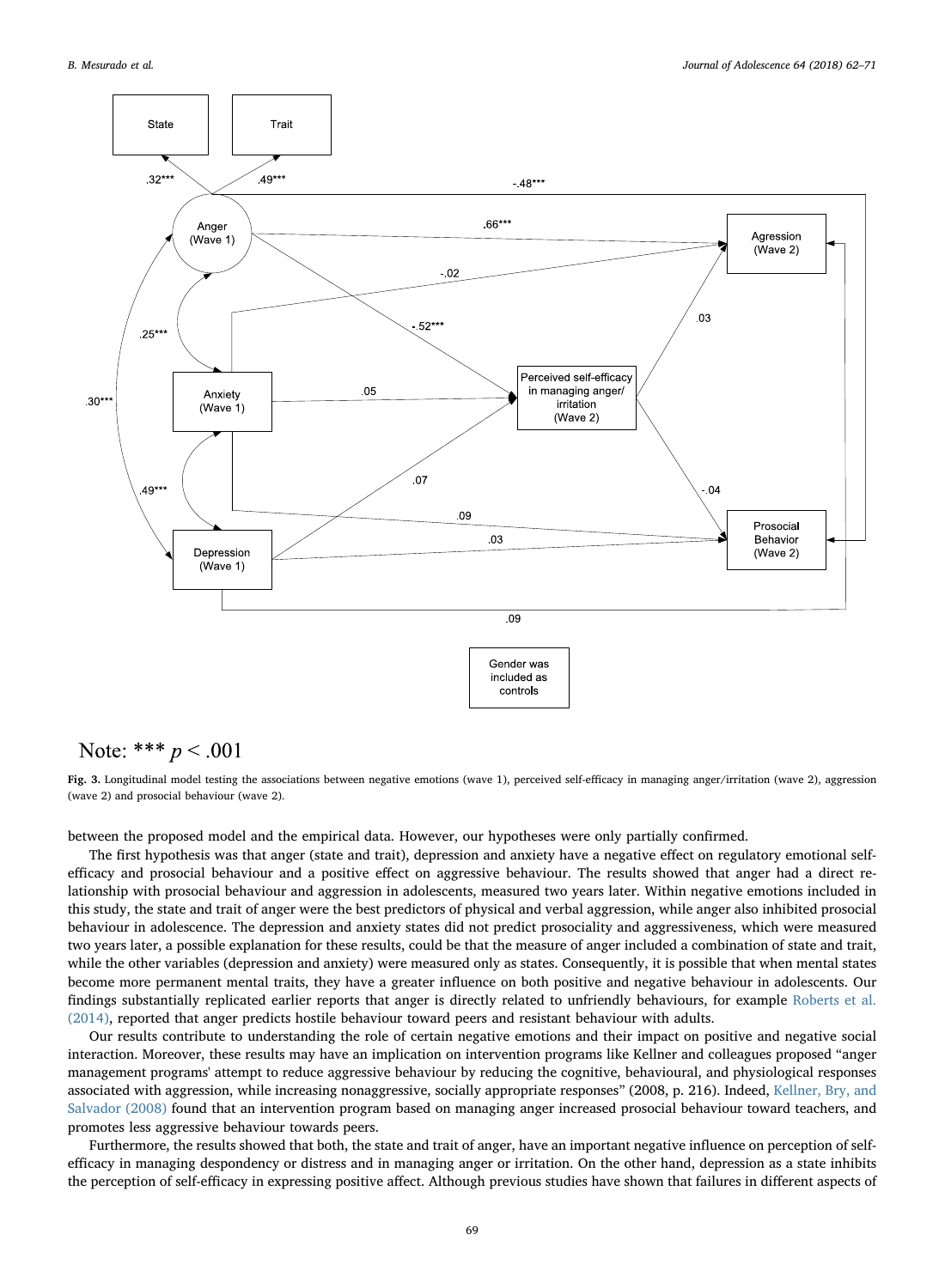regulatory emotional self-efficacy promote negative emotions like depression ([Bandura et al., 2003; Bandura, Pastorelli, Barbaranelli,](#page-8-11) [& Caprara, 1999; Caprara, Alessandri, et al., 2010; Caprara, Gerbino, et al., 2010](#page-8-11)), our findings show that this relationship may also be reverse. This means that the experience of negative emotions could undermine the perception of regulatory emotional selfefficacy. However, more studies are necessary to confirm a bidirectional relationship.

Concerning the second hypothesis that different aspects of regulatory emotional self-efficacy mediate or regulate the relation between different negative emotions and prosocial and aggressive behaviour in adolescents, was only partially confirmed. We found that the perceived self-efficacy in expressing positive affect mediates the relation between depression and prosocial behaviour, and between depression and aggression. In contrast with our expectations, perceived self-efficacy in regulating negative affect failed in the regulation of the relation between negative emotions and behaviour. These findings could be explained by the arousal level of the negative emotions, maybe negative emotion with low arousal (eg. depression or sadness) could be managed through perceived selfefficacy in expressing positive affect; but in the case of emotions with high level of arousal (eg. anger), this would not be possible because in the face of provocative circumstances there is an immediate effect on the behaviour without the possibility of reflection.

Finally, our third hypothesis was that the different aspects of regulatory emotional self-efficacy are associated in a positive way with prosocial behaviour and in a negative way with aggressive behaviour. This hypothesis was only confirmed with one aspect of regulatory emotional self-efficacy: the perception of self-efficacy in expressing positive affect. The perception of self-efficacy in expressing positive affects had a negative relation to verbal and physical aggression and a positive relation to prosociality. These results are consistent with previous studies that found that the perception of self-efficacy in expressing positive affect is related to prosociality and aggressiveness [\(Alessandri et al., 2009; Caprara et al., 2008\)](#page-8-8).

#### 4.1. Limitations

This is a research based on self-assessments, even though depressive symptomatology and anxiety involves internal states, future research could add the assessment of aggressive or prosocial behaviour done by the teachers or the classmates.

Another limitation was that the longitudinal design included only two waves. Even though longitudinal designs allows the analysis of the evolution of the variables and how they relate at different times, this study has only carried out two assessments in a two year interval, in future studies, an assessment of these variables could be done over a longer period.

In conclusion, there is ample evidence on the links among anger, depression, anxiety, regulatory emotional self-efficacy, prosocial behaviour and aggressiveness; most studies are limited to the inference of causality due to their cross-sectional design. Maybe this study would contribute to narrow that gap. This study supports the notion that negative emotion plays an important role in regulatory emotional self-efficacy and especially in positive and negative adolescents' behaviour such as prosociality and aggression.

#### References

- <span id="page-8-8"></span>Alessandri, G., Caprara, G. V., Eisenberg, N., & Steca, P. (2009). Reciprocal relations among self-efficacy beliefs and prosociality across time. Journal of Personality, 77, 1229–1258. [http://dx.doi.org/10.1111/j.1467-6494.2009.00580.x.](http://dx.doi.org/10.1111/j.1467-6494.2009.00580.x)
- <span id="page-8-15"></span>Alessandri, G., Vecchione, M., & Caprara, G. V. (2015). Assessment of regulatory emotional self-efficacy beliefs. A review of the status of the art and some suggestions to move the field forward. Journal of Psychoeducational Assessment, 33, 24-32. http://dx.doi.org/10.1177/0734282914550382
- <span id="page-8-3"></span>Richaud M.C. and Mesurado B. (under review). Relationship between emotional variables, prosociality, aggressiveness and social self-efficacy in differently sized cities. Azizli, N., Atkinson, B. A., Baughman, H. M., & Giammarco, E. A. (2015). Relationships between general self-efficacy, planning for the future, and life satisfaction. Personality and Individual Differences, 82, 58–60. [http://dx.doi.org/10.1016/j.paid.2015.03.006.](http://dx.doi.org/10.1016/j.paid.2015.03.006)

<span id="page-8-4"></span>Bandura, A. (1997). Self-effi[cacy: The exercise of control.](http://refhub.elsevier.com/S0140-1971(18)30014-9/sref5) New York: Freeman.

- <span id="page-8-9"></span>[Bandura, A. \(2006\). Guide for constructing self-e](http://refhub.elsevier.com/S0140-1971(18)30014-9/sref6)fficacy scales. In F. Pajares, & T. Urdan (Eds.). Self-efficacy beliefs of adolescents (pp. 307–337). Greenwich, Ct: [Information Age](http://refhub.elsevier.com/S0140-1971(18)30014-9/sref6).
- <span id="page-8-11"></span>Bandura, A., Caprara, G. V., Barbaranelli, C., Gerbino, M., & Pastorelli, C. (2003). Role of affective self-regulatory efficacy in diverse spheres of psychosocial functioning. Child Development, 74(3), 769–782. <http://dx.doi.org/10.1111/1467-8624.00567>.
- Bandura, A., Pastorelli, C., Barbaranelli, C., & Caprara, G. V. (1999). Self-efficacy pathways to childhood depression. Journal of Personality and Social Psychology, 76, 258–269. <http://dx.doi.org/10.1037/0022-3514.76.2.258>.
- <span id="page-8-0"></span>Belgrave, F. Z., Nguyen, A. B., Johnson, J. L., & Hood, K. (2011). Who is likely to help and hurt? Profiles of African American adolescents with prosocial and aggressive behaviour. Journal of Youth and Adolescence, 40, 1012–1024. <http://dx.doi.org/10.1007/s10964-010-9608-4>.
- <span id="page-8-1"></span>Benarous, X., Hassler, C., Falissard, B., Consoli, A., & Cohen, D. (2015). Do girls with depressive symptoms exhibit more physical aggression than boys? A cross sectional study in a national adolescent sample. Child and Adolescent Psychiatry and Mental Health, 9, 1. [http://dx.doi.org/10.1186/s13034-015-0064-5.](http://dx.doi.org/10.1186/s13034-015-0064-5)
- <span id="page-8-7"></span>Caprara, G. V., Alessandri, G., Di Giunta, L., Panerai, L., & Eisenberg, N. (2010a). The contribution of agreeableness and self-efficacy beliefs to prosociality. European Journal of Personality, 24, 36–55. <http://dx.doi.org/10.1002/per.739>.

<span id="page-8-10"></span>Caprara, G. V., Di Giunta, L., Eisenberg, N., Gerbino, M., Pastorelli, C., & Tramontano, C. (2008). Assessing regulatory emotional self-efficacy in three countries. Psychological Assessment, 20, 227–237. <http://dx.doi.org/10.1037/1040-3590.20.3.227>.

- <span id="page-8-6"></span>[Caprara, G. V., & Gerbino, M. \(2001\). Perceived a](http://refhub.elsevier.com/S0140-1971(18)30014-9/sref13)ffective serf-efficacy: The capacity to regulate negative affect and to express positive affect. In G. V. Caprara (Ed.). Self-efficacy assessment (pp. 35–[50\). Trento: Edizioni Erickson](http://refhub.elsevier.com/S0140-1971(18)30014-9/sref13).
- <span id="page-8-2"></span>Caprara, G. V., Gerbino, M., Paciello, M., Di Giunta, L., & Pastorelli, C. (2010b). Counteracting depression and deliquency in late adolescence. The role of regulatory emotional and interpersonal self-efficacy beliefs. European Psychologist, 15, 34–48. <http://dx.doi.org/10.1027/1016-9040/a000004>.
- <span id="page-8-13"></span>Caprara, G. V., & Pastorelli, C. (1993). Early emotional instability, prosocial behaviour, and aggression: Some methodological aspects. European Journal of Personality, 7, 19–36. [http://dx.doi.org/10.1002/per.2410070103.](http://dx.doi.org/10.1002/per.2410070103)
- <span id="page-8-12"></span>Caprara, G. V., Steca, P., Cervone, D., & Artistico, D. (2003). The contribution of self-efficacy beliefs to dispositional shyness: On social-cognitive systems and the development of personality dispositions. Journal of Personality, 71(6), 943–970. [http://dx.doi.org/10.1002/per.2410070103.](http://dx.doi.org/10.1002/per.2410070103)
- Caprara, G. V., Vecchione, M., Alessandri, G., Gerbino, M., & Barbaranelli, C. (2011). The contribution of personality traits and self-efficacy beliefs to academic achievement: A longitudinal study. British Journal of Educational Psychology, 81, 78–96. <http://dx.doi.org/10.1348/2044-8279.002004>.
- <span id="page-8-5"></span>Caprara, G., Vecchione, M., Barbaranelli, C., & Alessandri, G. (2013). Emotional stability and affective self-regulatory efficacy beliefs: Proofs of integration between trait theory and social cognitive theory. European Journal of Personality, 27(2), 145–154. <http://dx.doi.org/10.1002/per.1847>.
- <span id="page-8-14"></span>Carlo, G., Mestre, M. V., Samper, P., Tur, A., & Armenta, B. E. (2010). Feelings or Cognitions? Moral cognitions and emotions as longitudinal predictors of prosocial and aggressive behaviours. Personality and Individual Differences, 48, 865–962. <http://dx.doi.org/10.1016/j.paid.2010.02.010>.